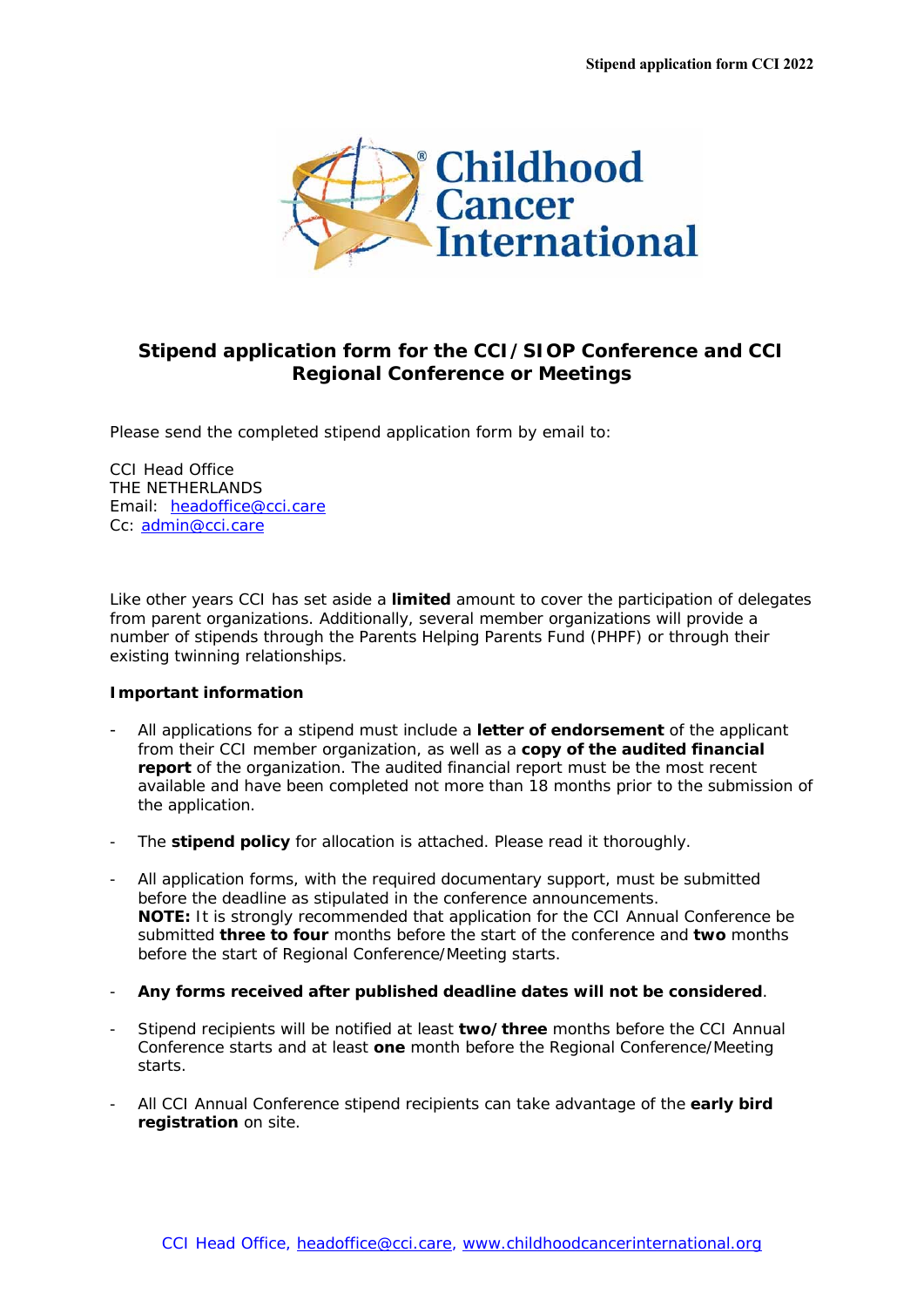**Application** (please fill out all pages – incomplete forms will not be accepted)

| Family name: <u>December 2008 and 2009</u> and 2009 and 2009 and 2009 and 2009 and 2009 and 2009 and 2009 and 2009 and 2009 and 2009 and 2009 and 2009 and 2009 and 2009 and 2009 and 2009 and 2009 and 2009 and 2009 and 2009 and                                                          |
|---------------------------------------------------------------------------------------------------------------------------------------------------------------------------------------------------------------------------------------------------------------------------------------------|
| First name: <u>December 2008 and 2008 and 2008 and 2008 and 2008 and 2008 and 2008 and 2008 and 2008 and 2008 and 2008 and 2008 and 2008 and 2008 and 2008 and 2008 and 2008 and 2008 and 2008 and 2008 and 2008 and 2008 and 20</u>                                                        |
| □ parent □ professional □ other, namely <u>  _ _ _ _ _ _ _ _</u> (tick category)                                                                                                                                                                                                            |
|                                                                                                                                                                                                                                                                                             |
| Position in the organization <u>Decomponent Community of the set of the set of the set of the set of the set of the set of the set of the set of the set of the set of the set of the set of the set of the set of the set of th</u>                                                        |
| Address of the organization   <b>Conservation</b>   <b>Conservation</b>   <b>Conservation</b>   <b>Conservation</b>   <b>Conservation</b>   <b>Conservation</b>   <b>Conservation</b>   <b>Conservation</b>   <b>Conservation</b>   <b>Conservation</b>   <b>Conservation</b>   <b>Cons</b> |
|                                                                                                                                                                                                                                                                                             |
|                                                                                                                                                                                                                                                                                             |
|                                                                                                                                                                                                                                                                                             |
| Fax (country-area-local) entries and the contract of the contract of the contract of the contract of the contract of the contract of the contract of the contract of the contract of the contract of the contract of the contr                                                              |
|                                                                                                                                                                                                                                                                                             |
| <b>CCI Member</b><br>(tick category)<br>Provisional CCI membership $\Box$ has applied for CCI membership in previous years                                                                                                                                                                  |
| Financial position of the organization (please fill out all questions)                                                                                                                                                                                                                      |
|                                                                                                                                                                                                                                                                                             |
| Purposes for which current funds are used:                                                                                                                                                                                                                                                  |
| Why can't your organization pay the travel, housing and registration for the<br>conference/regional meeting?                                                                                                                                                                                |
|                                                                                                                                                                                                                                                                                             |
| What amount did your organization budget for the conference/regional meeting?                                                                                                                                                                                                               |
| Have you or has your organization applied for funding to attend the annual                                                                                                                                                                                                                  |

conference/regional meeting form other sources?  $\Box$  YES  $\Box$  NO